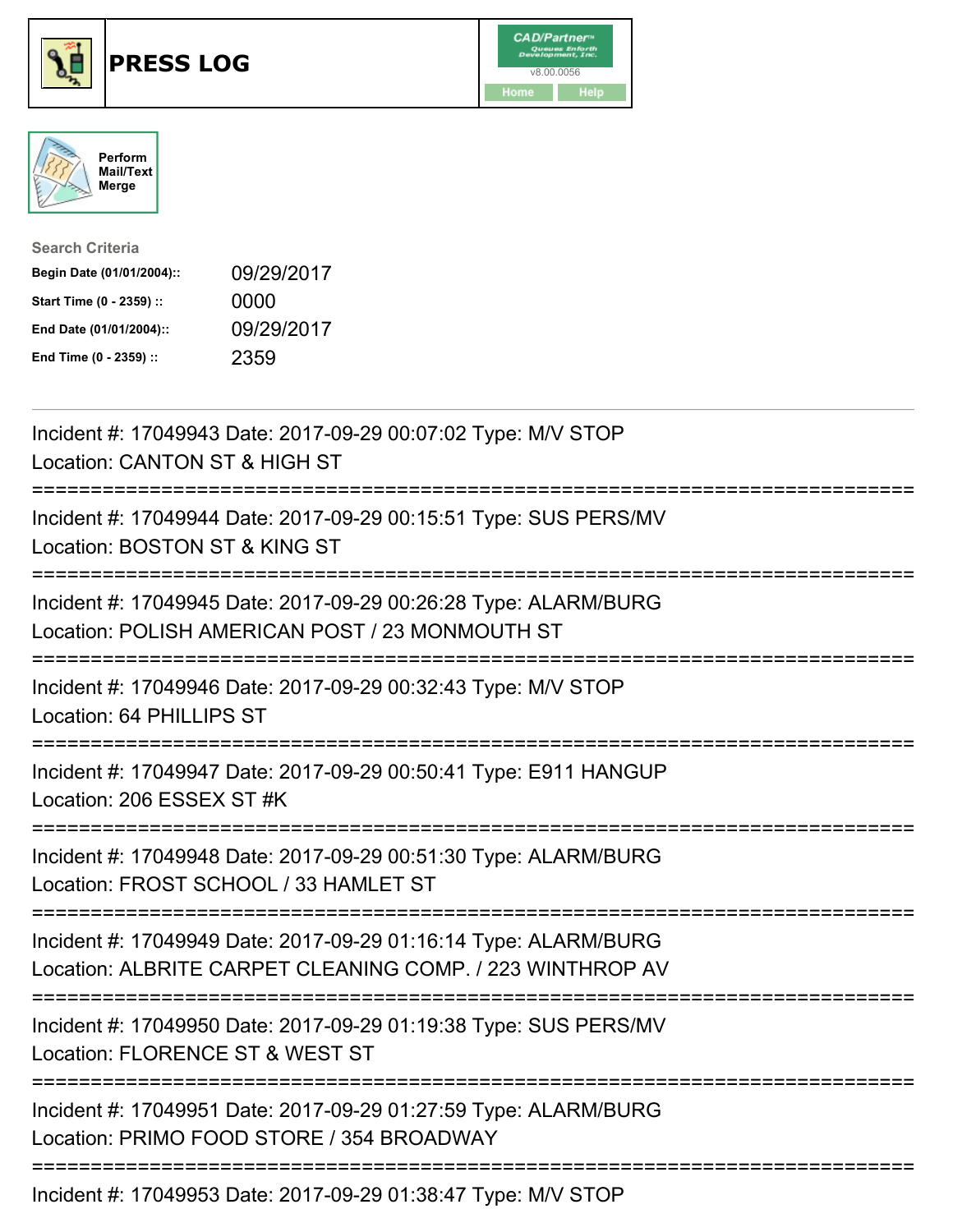Location: BROADWAY & CROSS ST =========================================================================== Incident #: 17049952 Date: 2017-09-29 01:38:54 Type: M/V STOP Location: ANDOVER ST & NEWTON ST =========================================================================== Incident #: 17049954 Date: 2017-09-29 01:39:40 Type: M/V STOP Location: LOWELL ST & WINTER ST =========================================================================== Incident #: 17049955 Date: 2017-09-29 01:45:54 Type: M/V STOP Location: 664 HAVERHILL ST =========================================================================== Incident #: 17049956 Date: 2017-09-29 01:48:02 Type: M/V STOP Location: BROADWAY & CROSS ST =========================================================================== Incident #: 17049957 Date: 2017-09-29 01:52:56 Type: AUTO ACC/NO PI Location: 35 BYRON AV =========================================================================== Incident #: 17049958 Date: 2017-09-29 02:28:33 Type: FIGHT Location: A+B BAKERY PRODUCTS / 91 COMMON ST =========================================================================== Incident #: 17049959 Date: 2017-09-29 02:37:26 Type: AMBULANCE ASSSI Location: 55 OAK ST =========================================================================== Incident #: 17049960 Date: 2017-09-29 03:01:17 Type: M/V STOP Location: AVON ST & SAUNDERS ST =========================================================================== Incident #: 17049962 Date: 2017-09-29 03:08:02 Type: DOMESTIC/PAST Location: 216 BROADWAY FL 3 =========================================================================== Incident #: 17049961 Date: 2017-09-29 03:08:11 Type: M/V STOP Location: S BROADWAY & SALEM ST =========================================================================== Incident #: 17049963 Date: 2017-09-29 03:15:47 Type: B&E/ATTEMPY Location: TENARES WHEELS AND TIRES / 348 BROADWAY =========================================================================== Incident #: 17049964 Date: 2017-09-29 03:20:51 Type: SUS PERS/MV Location: 383 HAVERHILL ST =========================================================================== Incident #: 17049965 Date: 2017-09-29 03:23:44 Type: M/V STOP Location: CROSBY ST & S BROADWAY =========================================================================== Incident #: 17049966 Date: 2017-09-29 03:28:26 Type: WOMAN DOWN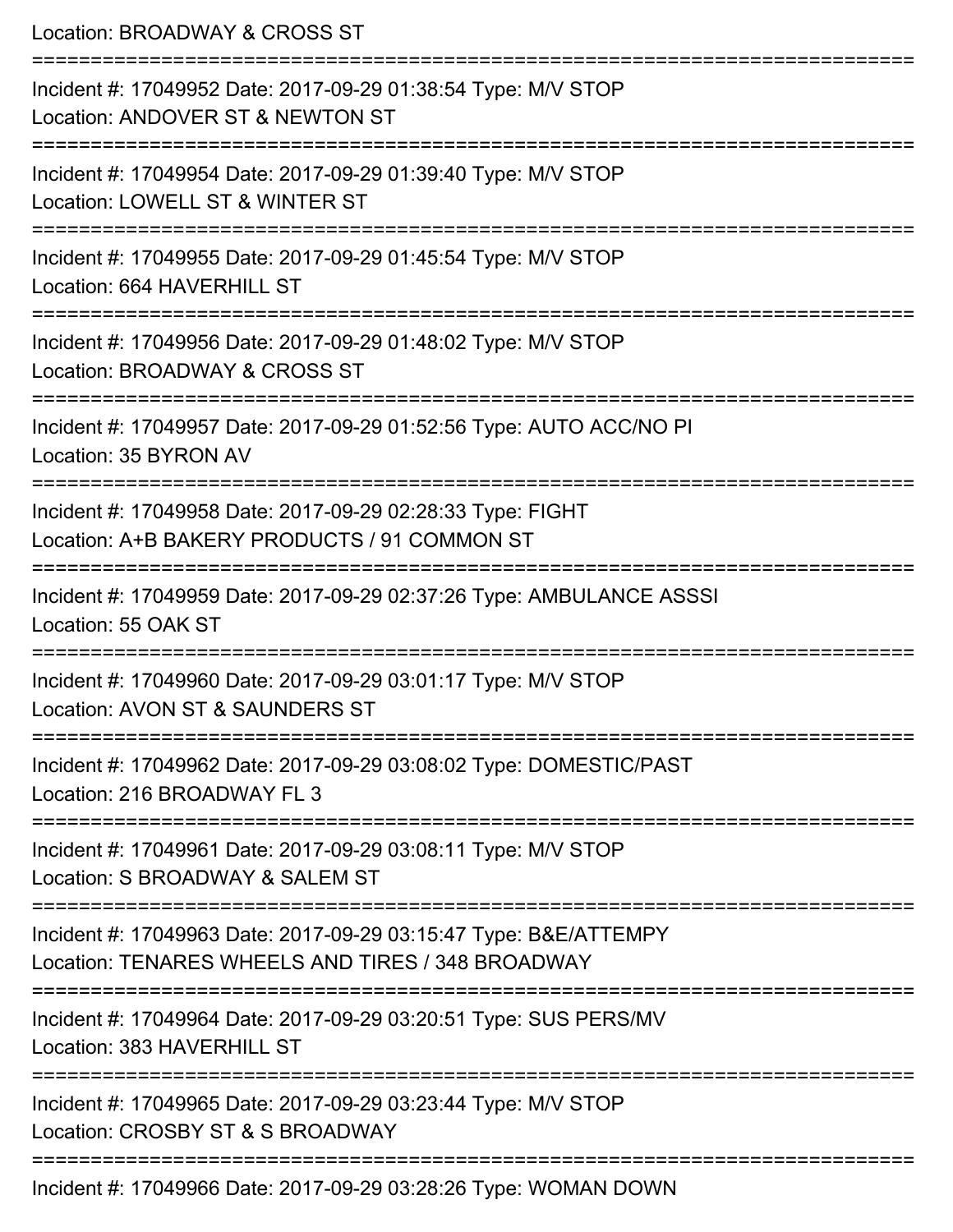| Incident #: 17049967 Date: 2017-09-29 03:32:46 Type: ALARM/BURG<br>Location: MARIA ALCANTARA / 530 BROADWAY                          |
|--------------------------------------------------------------------------------------------------------------------------------------|
| Incident #: 17049968 Date: 2017-09-29 04:00:51 Type: B&E/PAST<br>Location: 75 BASSWOOD ST #2 FL 2                                    |
| Incident #: 17049969 Date: 2017-09-29 04:18:52 Type: M/V STOP<br>Location: EASTON ST & S BROADWAY                                    |
| Incident #: 17049970 Date: 2017-09-29 04:29:35 Type: MAN DOWN<br>Location: MEDFORD ST & HANCOCK ST                                   |
| Incident #: 17049971 Date: 2017-09-29 04:38:50 Type: ALARM/BURG<br>Location: 206 S UNION ST                                          |
| ==============================<br>Incident #: 17049972 Date: 2017-09-29 04:54:09 Type: M/V STOP<br>Location: BROADWAY & HAVERHILL ST |
| Incident #: 17049973 Date: 2017-09-29 05:01:43 Type: M/V STOP<br>Location: GARDEN ST & JACKSON ST                                    |
| Incident #: 17049974 Date: 2017-09-29 05:23:26 Type: MEDIC SUPPORT<br>Location: 475 BROADWAY #6                                      |
| Incident #: 17049975 Date: 2017-09-29 06:25:50 Type: SUS PERS/MV<br>Location: 7-11 / 360 BROADWAY                                    |
| Incident #: 17049976 Date: 2017-09-29 07:13:57 Type: AUTO ACC/NO PI<br>Location: 9 LOGAN ST                                          |
| Incident #: 17049978 Date: 2017-09-29 07:48:20 Type: HIT & RUN M/V<br>Location: 70 WOODLAND ST                                       |
| Incident #: 17049977 Date: 2017-09-29 07:49:36 Type: AUTO ACC/NO PI<br>Location: FERRY ST & MARSTON ST                               |
| Incident #: 17049979 Date: 2017-09-29 07:57:26 Type: MAN DOWN<br>Location: 102 JACKSON ST #1 FL 1                                    |
| Incident #: 17049980 Date: 2017-09-29 07:59:41 Type: ALARMS                                                                          |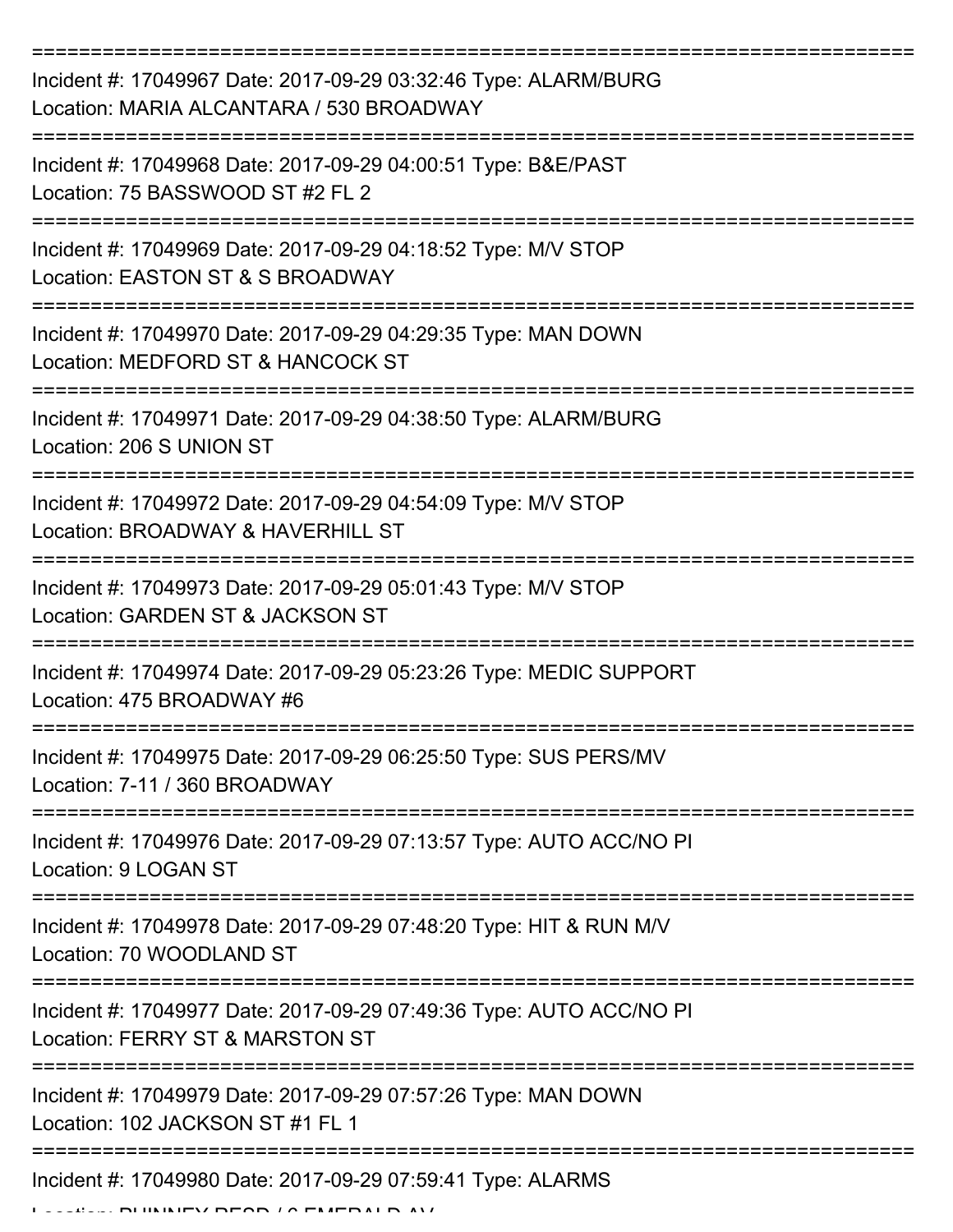| Incident #: 17049981 Date: 2017-09-29 08:36:47 Type: AUTO ACC/NO PI<br>Location: HANCOCK ST & BODWELL                |
|----------------------------------------------------------------------------------------------------------------------|
| Incident #: 17049982 Date: 2017-09-29 08:41:51 Type: INVEST CONT<br>Location: 78 MARKET ST                           |
| Incident #: 17049983 Date: 2017-09-29 08:44:45 Type: LIC PLATE STO<br>Location: 4 MEDFORD ST                         |
| Incident #: 17049984 Date: 2017-09-29 09:02:15 Type: AUTO ACC/NO PI<br>Location: AMESBURY ST & COMMON ST             |
| Incident #: 17049985 Date: 2017-09-29 09:06:18 Type: SUS PERS/MV<br>Location: 101 OLIVE AV                           |
| Incident #: 17049986 Date: 2017-09-29 09:07:04 Type: LOST PROPERTY<br>Location: SALVATION ARMY / 250 HAVERHILL ST    |
| Incident #: 17049987 Date: 2017-09-29 09:36:34 Type: LARCENY/PAST<br>Location: LAWRENCE HIGH SCHOOL / 70 N PARISH RD |
| Incident #: 17049988 Date: 2017-09-29 09:38:38 Type: NOTIFICATION<br>Location: 32 BROOK ST                           |
| Incident #: 17049989 Date: 2017-09-29 09:52:54 Type: MAL DAMAGE<br>Location: 74 HANCOCK ST                           |
| Incident #: 17049990 Date: 2017-09-29 09:59:39 Type: ALARM/BURG<br>Location: 16 ALLYN TER                            |
| Incident #: 17049991 Date: 2017-09-29 10:06:18 Type: SUS PERS/MV<br>Location: AUBURN ST & FAIRMONT ST                |
| Incident #: 17049992 Date: 2017-09-29 10:23:44 Type: M/V STOP<br>Location: 12 MELROSE ST                             |
| Incident #: 17049993 Date: 2017-09-29 10:26:50 Type: M/V STOP<br>Location: 6GN941 / 60 SALEM ST                      |
| Incident #: 17049994 Date: 2017-09-29 10:28:04 Type: WARRANT SERVE                                                   |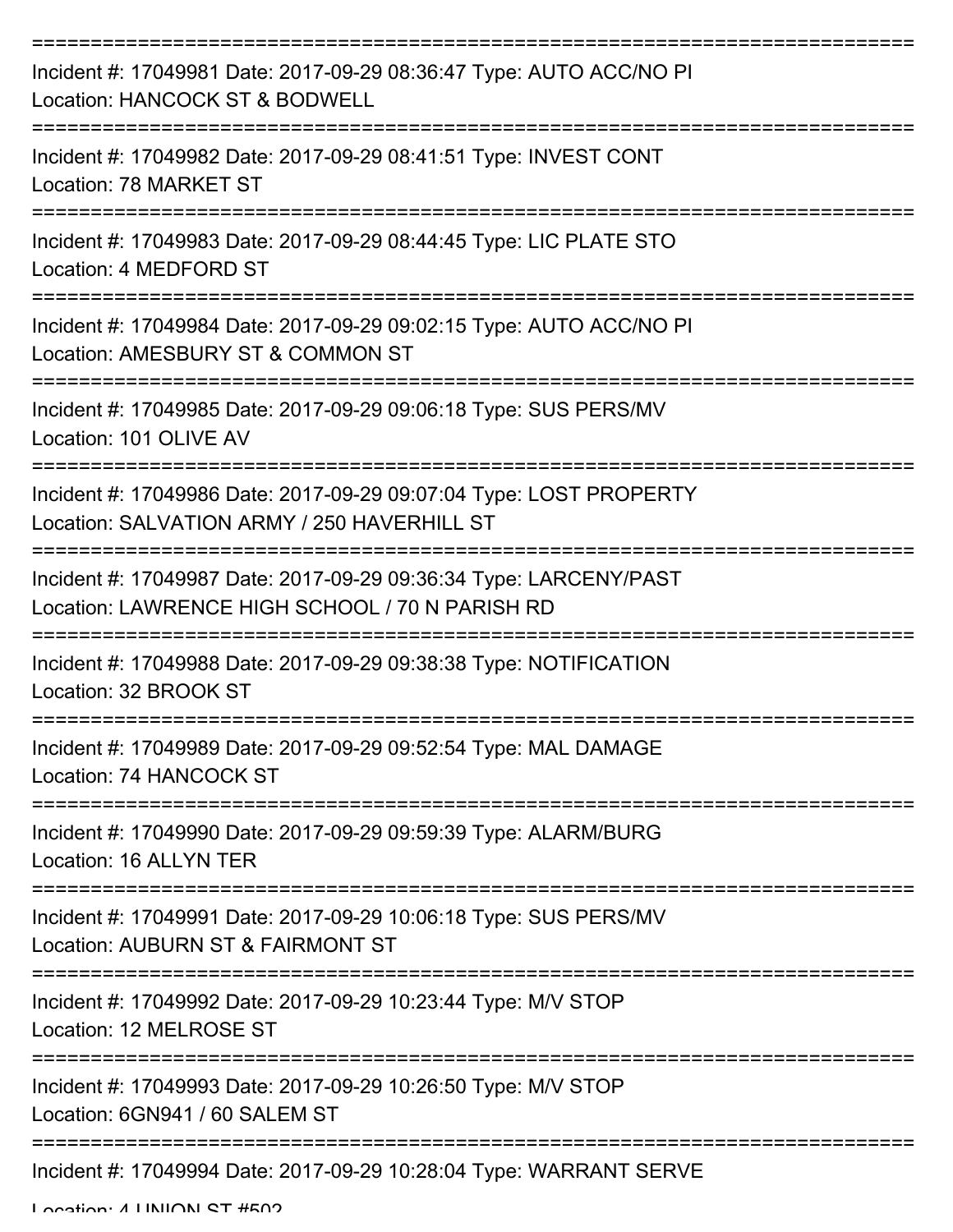| Incident #: 17049995 Date: 2017-09-29 10:33:22 Type: M/V STOP<br>Location: 201 HAVERHILL ST                           |
|-----------------------------------------------------------------------------------------------------------------------|
| Incident #: 17049996 Date: 2017-09-29 10:34:07 Type: INVEST CONT<br>Location: OAK ST & SHORT ST                       |
| Incident #: 17049997 Date: 2017-09-29 10:36:22 Type: M/V STOP<br>Location: 64 SALEM ST                                |
| Incident #: 17049998 Date: 2017-09-29 10:40:49 Type: M/V STOP<br>Location: 42 MELROSE ST                              |
| ========================<br>Incident #: 17049999 Date: 2017-09-29 10:49:37 Type: M/V STOP<br>Location: 70 WINTHROP AV |
| Incident #: 17050000 Date: 2017-09-29 10:50:47 Type: M/V STOP<br>Location: 21 HANCOCK ST                              |
| Incident #: 17050001 Date: 2017-09-29 10:57:07 Type: PARK & WALK<br>Location: BRADFORD ST & BROADWAY                  |
| Incident #: 17050002 Date: 2017-09-29 10:59:58 Type: PARK & WALK<br>Location: S UNION ST & SALEM ST                   |
| Incident #: 17050003 Date: 2017-09-29 11:03:23 Type: AUTO ACC/NO PI<br>Location: HAVERHILL ST & NEWBURY ST            |
| Incident #: 17050004 Date: 2017-09-29 11:05:10 Type: M/V STOP<br>Location: CHESTNUT ST & LAWRENCE ST                  |
| Incident #: 17050005 Date: 2017-09-29 11:16:23 Type: SUS PERS/MV<br>Location: 151 WEST ST                             |
| Incident #: 17050006 Date: 2017-09-29 11:18:40 Type: M/V STOP<br>Location: ALMA ST & MYRTLE ST                        |
| Incident #: 17050007 Date: 2017-09-29 11:26:08 Type: MV/BLOCKING<br>Location: 414 COMMON ST                           |
| Incident #: 17050008 Date: 2017-09-29 11:33:14 Type: COURT DOC SERVE<br>Location: 24 SHERIDAN ST                      |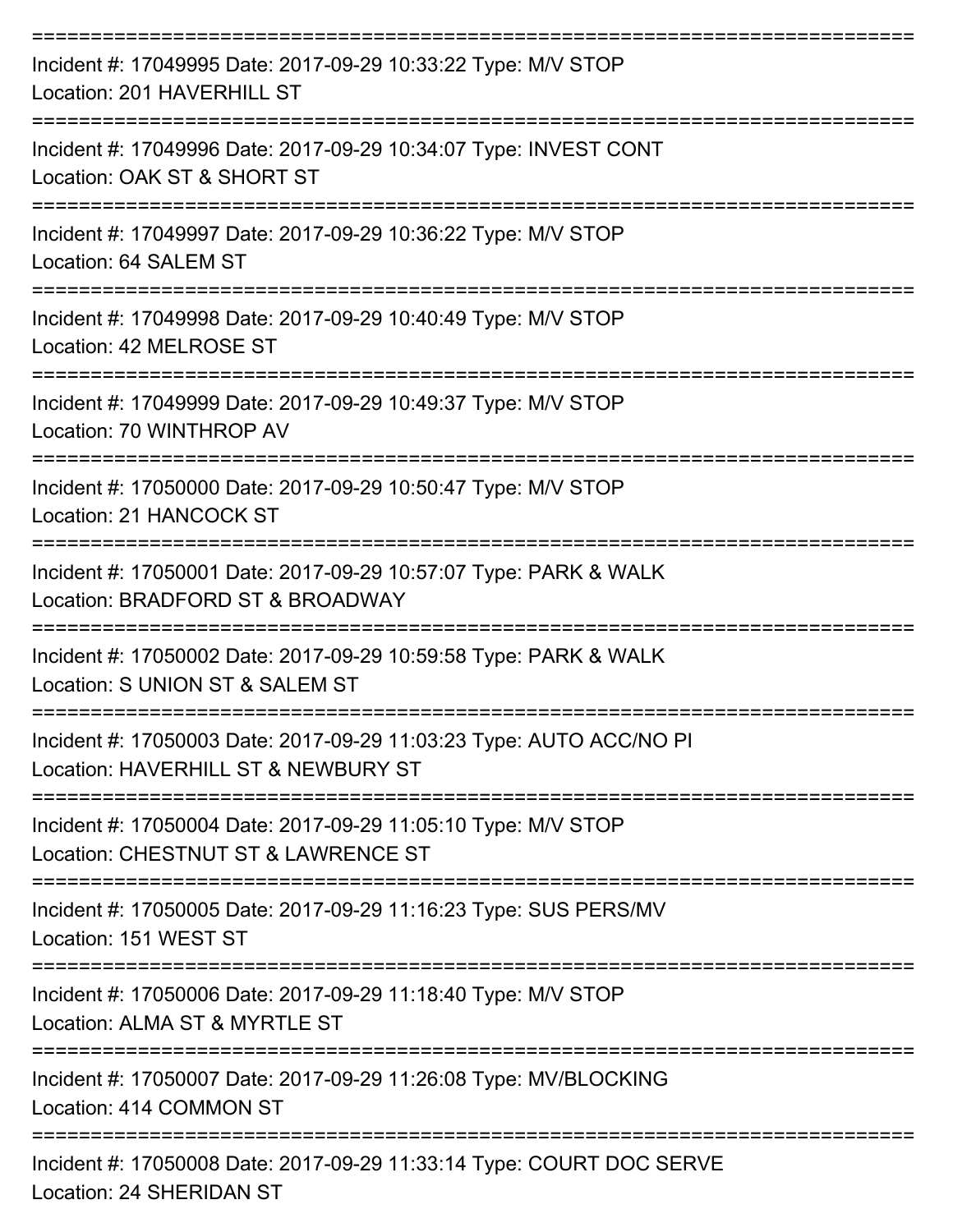| Incident #: 17050009 Date: 2017-09-29 11:44:39 Type: SUS PERS/MV<br>Location: FRANKLIN ST & METHUEN ST                       |
|------------------------------------------------------------------------------------------------------------------------------|
| ===================<br>Incident #: 17050010 Date: 2017-09-29 11:46:28 Type: INVESTIGATION<br>Location: S UNION ST & SALEM ST |
| Incident #: 17050011 Date: 2017-09-29 12:02:20 Type: M/V STOP<br>Location: LEBANON ST & WHITE ST                             |
| Incident #: 17050012 Date: 2017-09-29 12:09:49 Type: M/V STOP<br>Location: 4JPJ20 / HAVERHILL ST & JACKSON ST                |
| Incident #: 17050013 Date: 2017-09-29 12:16:04 Type: PARK & WALK<br>Location: BRADFORD ST & BROADWAY<br>==============       |
| Incident #: 17050014 Date: 2017-09-29 12:18:21 Type: INVEST CONT<br>Location: 74 HANCOCK ST                                  |
| Incident #: 17050015 Date: 2017-09-29 12:24:48 Type: DISABLED MV<br>Location: S BROADWAY & SHATTUCK ST                       |
| Incident #: 17050017 Date: 2017-09-29 12:25:13 Type: M/V STOP<br>Location: 45 S UNION ST                                     |
| Incident #: 17050016 Date: 2017-09-29 12:26:24 Type: M/V STOP<br>Location: CS1947 / MERRIMACK ST & PARKER ST                 |
| Incident #: 17050018 Date: 2017-09-29 12:30:13 Type: M/V STOP<br>Location: 3BK121 / MERRIMACK ST & S UNION ST                |
| Incident #: 17050019 Date: 2017-09-29 12:34:21 Type: DRUG VIO<br>Location: 560 ANDOVER ST                                    |
| Incident #: 17050021 Date: 2017-09-29 12:36:30 Type: LARCENY/PAST<br>Location: 374 AMES ST FL 2                              |
| Incident #: 17050020 Date: 2017-09-29 12:37:22 Type: SPECIAL CHECK<br><b>Location: WEST ST PARK</b>                          |
| Incident #: 17050022 Date: 2017-09-29 12:42:18 Type: INVESTIGATION<br>Location: 90 LOWELL ST                                 |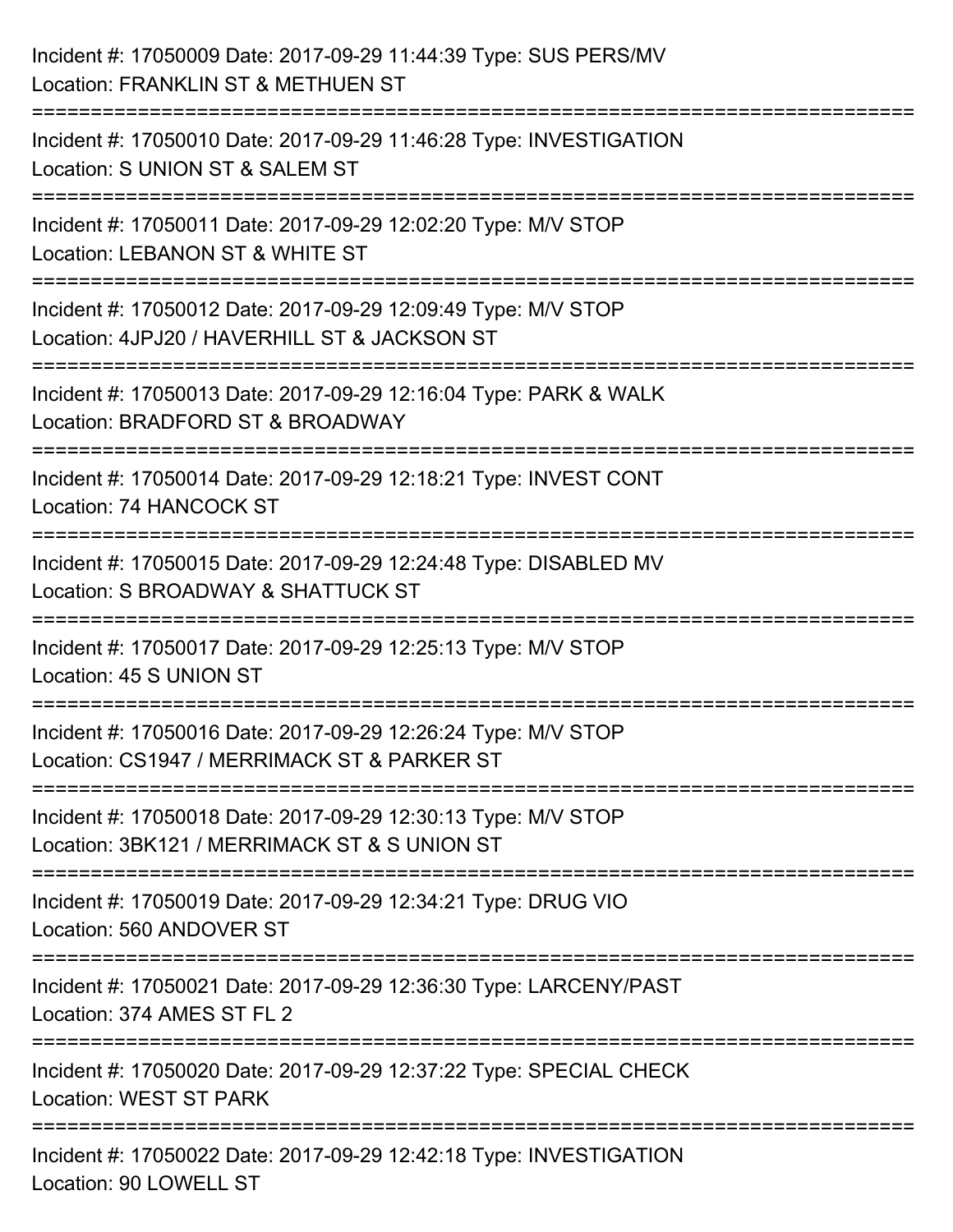| Incident #: 17050023 Date: 2017-09-29 12:50:09 Type: B&E/PAST<br>Location: 117 WILLOW ST #1 FL 1                                       |
|----------------------------------------------------------------------------------------------------------------------------------------|
| Incident #: 17050024 Date: 2017-09-29 12:54:01 Type: SEX OFFENDER<br>Location: 32 LAWRENCE ST                                          |
| Incident #: 17050025 Date: 2017-09-29 13:02:24 Type: AUTO ACC/NO PI<br>Location: BIRCHWOOD RD & LAWRENCE ST<br>:====================== |
| Incident #: 17050026 Date: 2017-09-29 13:13:26 Type: CK WELL BEING<br>Location: 2 MONROE ST                                            |
| Incident #: 17050027 Date: 2017-09-29 13:22:13 Type: SPECIAL CHECK<br>Location: BROADWAY                                               |
| Incident #: 17050028 Date: 2017-09-29 13:27:07 Type: SPECIAL CHECK<br>Location: BOWDOIN ST                                             |
| Incident #: 17050029 Date: 2017-09-29 13:29:03 Type: MEDIC SUPPORT<br>Location: BROADWAY & ESSEX ST<br>===============                 |
| Incident #: 17050030 Date: 2017-09-29 13:34:53 Type: TOW OF M/V<br><b>Location: FLORENCE CT</b>                                        |
| Incident #: 17050031 Date: 2017-09-29 13:38:00 Type: COURT DOC SERVE<br>Location: 538 ANDOVER ST                                       |
| Incident #: 17050032 Date: 2017-09-29 14:00:53 Type: AUTO ACC/NO PI<br>Location: 233 JACKSON ST                                        |
| Incident #: 17050033 Date: 2017-09-29 14:53:12 Type: SHOPLIFTING<br>Location: ARREST-MARSHALL'S / 73 WINTHROP AV                       |
| Incident #: 17050034 Date: 2017-09-29 15:07:32 Type: DISORDERLY<br>Location: HENNESSEY SCHOOL / 122 HANCOCK ST                         |
| Incident #: 17050035 Date: 2017-09-29 15:23:42 Type: AUTO ACC/NO PI<br>Location: 79 BOXFORD ST                                         |
| Incident #: 17050036 Date: 2017-09-29 15:25:27 Type: KEEP PEACE<br>Location: 52 SARATOGA ST                                            |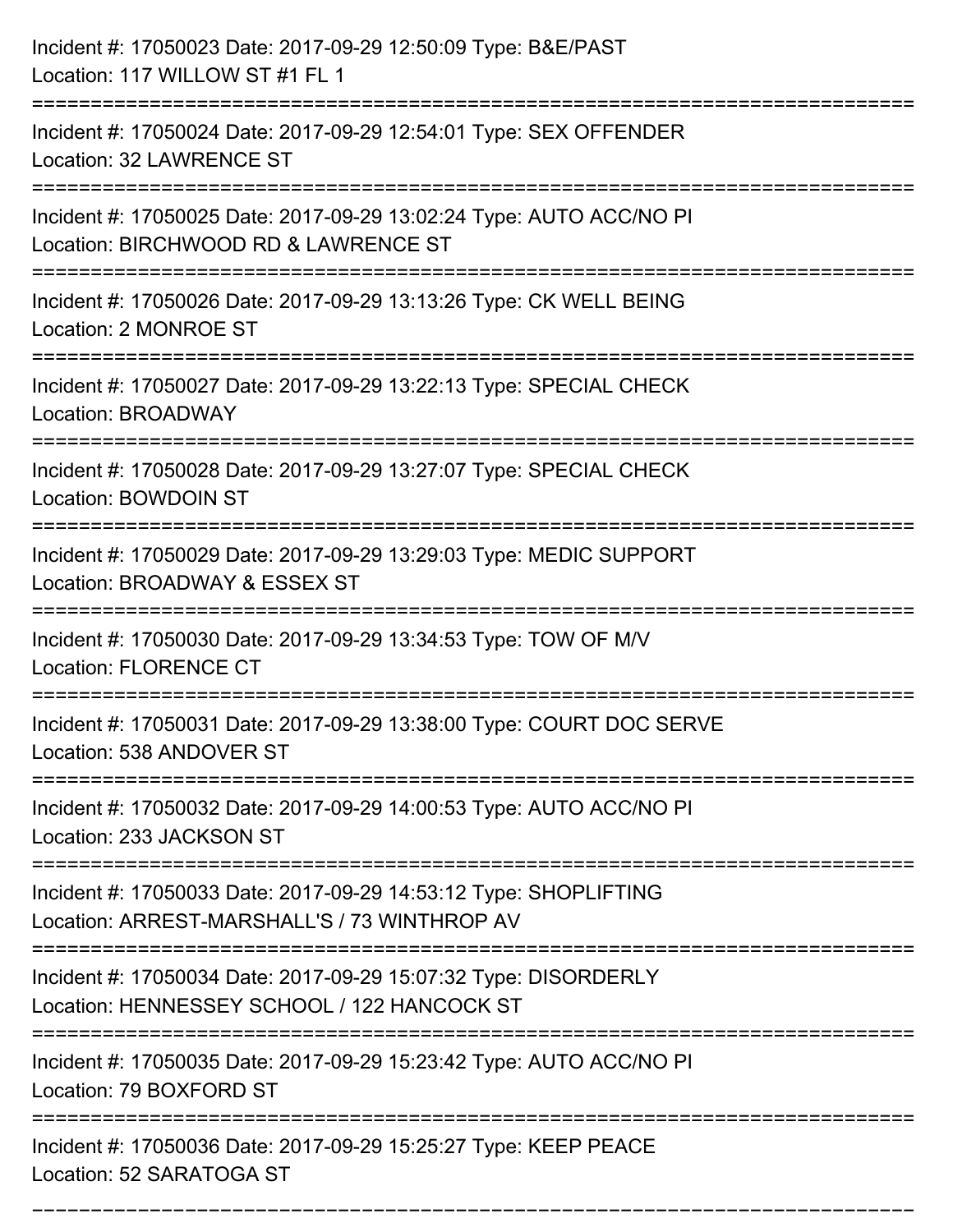| Incident #: 17050037 Date: 2017-09-29 15:27:33 Type: NOISE ORD<br>Location: 21 PLEASANT TER                                 |
|-----------------------------------------------------------------------------------------------------------------------------|
| Incident #: 17050038 Date: 2017-09-29 15:29:48 Type: AUTO ACC/NO PI<br>Location: MCDONALDS / 50 BROADWAY                    |
| Incident #: 17050039 Date: 2017-09-29 15:32:54 Type: ALARM/HOLD<br>Location: OLSON RESD / 181 CANAL ST #300                 |
| Incident #: 17050040 Date: 2017-09-29 15:35:41 Type: LARCENY/PROG<br>Location: SOUTH LAWRENCE EAST SCHOOL / 165 CRAWFORD ST |
| Incident #: 17050041 Date: 2017-09-29 15:37:55 Type: VIO CITY ORD<br>Location: BROADWAY & CANAL ST                          |
| Incident #: 17050042 Date: 2017-09-29 15:40:05 Type: AUTO ACC/NO PI<br>Location: 139 BOXFORD ST                             |
| Incident #: 17050043 Date: 2017-09-29 15:45:48 Type: AUTO ACC/NO PI<br>Location: 62 CROSS ST                                |
| Incident #: 17050044 Date: 2017-09-29 15:51:31 Type: MEDIC SUPPORT<br>Location: GUILMETTE SCHOOL / 80 BODWELL ST            |
| Incident #: 17050045 Date: 2017-09-29 15:56:13 Type: AUTO ACC/NO PI<br>Location: ANDOVER ST & PARKER ST                     |
| Incident #: 17050046 Date: 2017-09-29 16:00:16 Type: GENERAL SERV<br>Location: 8 SWAN ST                                    |
| Incident #: 17050047 Date: 2017-09-29 16:17:12 Type: WARRANT SERVE<br>Location: ARREST / S BROADWAY                         |
| Incident #: 17050048 Date: 2017-09-29 16:17:42 Type: M/V STOP<br>Location: 15CZ34 / MAPLE ST & SHORT ST                     |
| Incident #: 17050049 Date: 2017-09-29 16:25:26 Type: LARCENY/MV/PAST<br>Location: 175 S UNION ST                            |
| Incident #: 17050050 Date: 2017-09-29 16:38:29 Type: LARCENY/PAST<br>Location: 30 BELMONT ST                                |
|                                                                                                                             |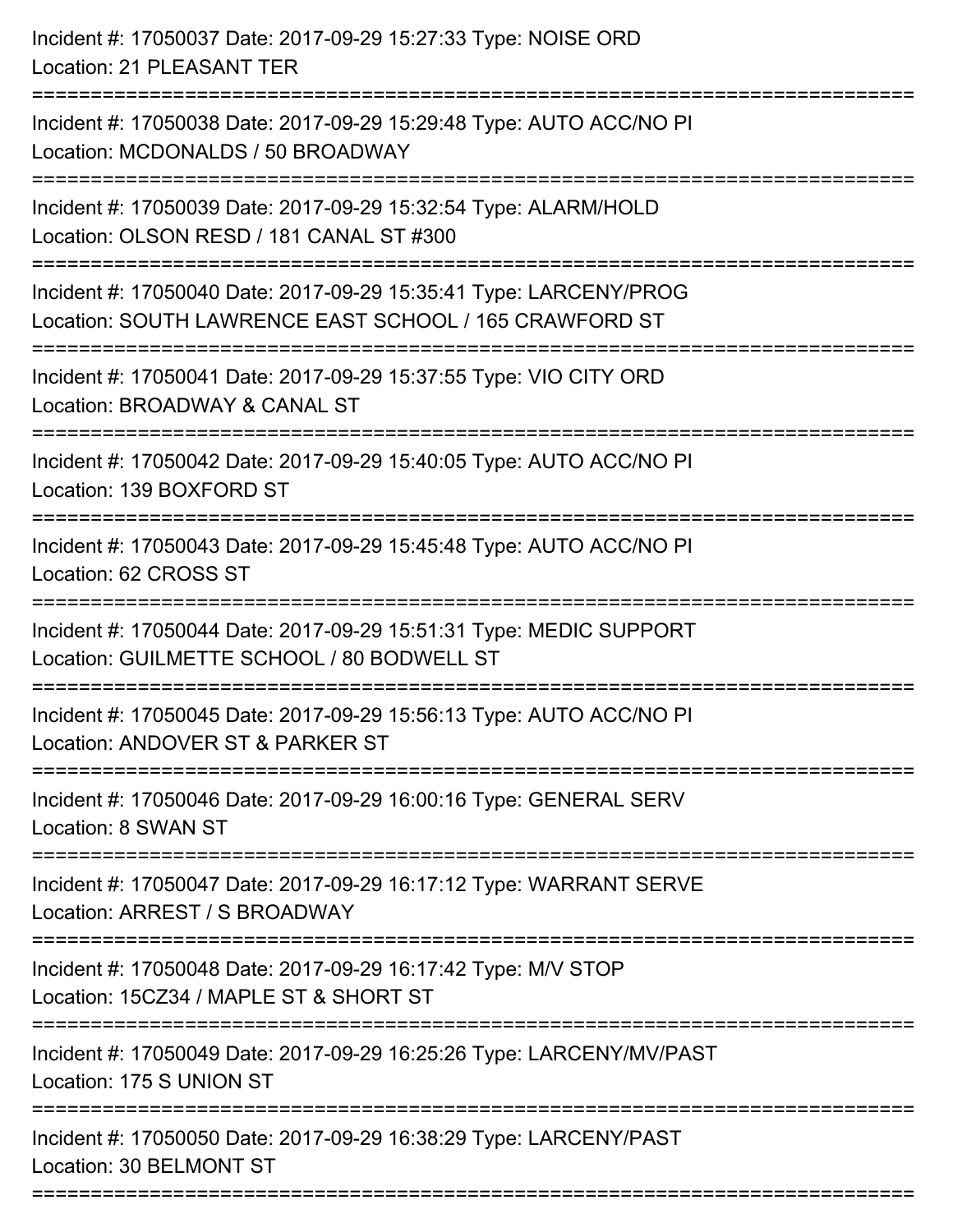Location: WEATHERBEE SCHOOL / 75 NEWTON ST =========================================================================== Incident #: 17050052 Date: 2017-09-29 16:50:00 Type: TENANT PROB Location: CALIFORNIA GRILL / 337 ESSEX ST =========================================================================== Incident #: 17050053 Date: 2017-09-29 16:53:48 Type: SEX OFFENDER Location: 154 SARATOGA ST =========================================================================== Incident #: 17050054 Date: 2017-09-29 17:10:38 Type: MISSING PERS Location: WALK IN / 355 HAVERHILL ST =========================================================================== Incident #: 17050055 Date: 2017-09-29 17:29:18 Type: LOUD NOISE Location: 42 STORROW ST =========================================================================== Incident #: 17050056 Date: 2017-09-29 17:34:44 Type: DOMESTIC/PAST Location: 135 BEACON AV =========================================================================== Incident #: 17050057 Date: 2017-09-29 17:38:19 Type: DOMESTIC/PROG Location: LAWRENCE ST & OAK ST =========================================================================== Incident #: 17050058 Date: 2017-09-29 17:45:02 Type: LOST PROPERTY Location: 33 LAWRENCE ST =========================================================================== Incident #: 17050059 Date: 2017-09-29 17:56:59 Type: AUTO ACC/UNK PI Location: 9 SPRUCE ST =========================================================================== Incident #: 17050060 Date: 2017-09-29 17:58:39 Type: M/V STOP Location: TOW / 66 COOLIDGE ST =========================================================================== Incident #: 17050061 Date: 2017-09-29 17:59:30 Type: SPECIAL CHECK Location: 12 CROSBY ST =========================================================================== Incident #: 17050062 Date: 2017-09-29 18:08:15 Type: M/V STOP Location: 550 BROADWAY =========================================================================== Incident #: 17050063 Date: 2017-09-29 18:12:29 Type: M/V STOP Location: ARREST / HOWARD ST & PLEASANT ST =========================================================================== Incident #: 17050064 Date: 2017-09-29 18:14:37 Type: E911 HANGUP Location: 26 WALNUT ST ===========================================================================

Incident #: 17050065 Date: 2017 09 29 18:18:52 Type: LOUD NOISE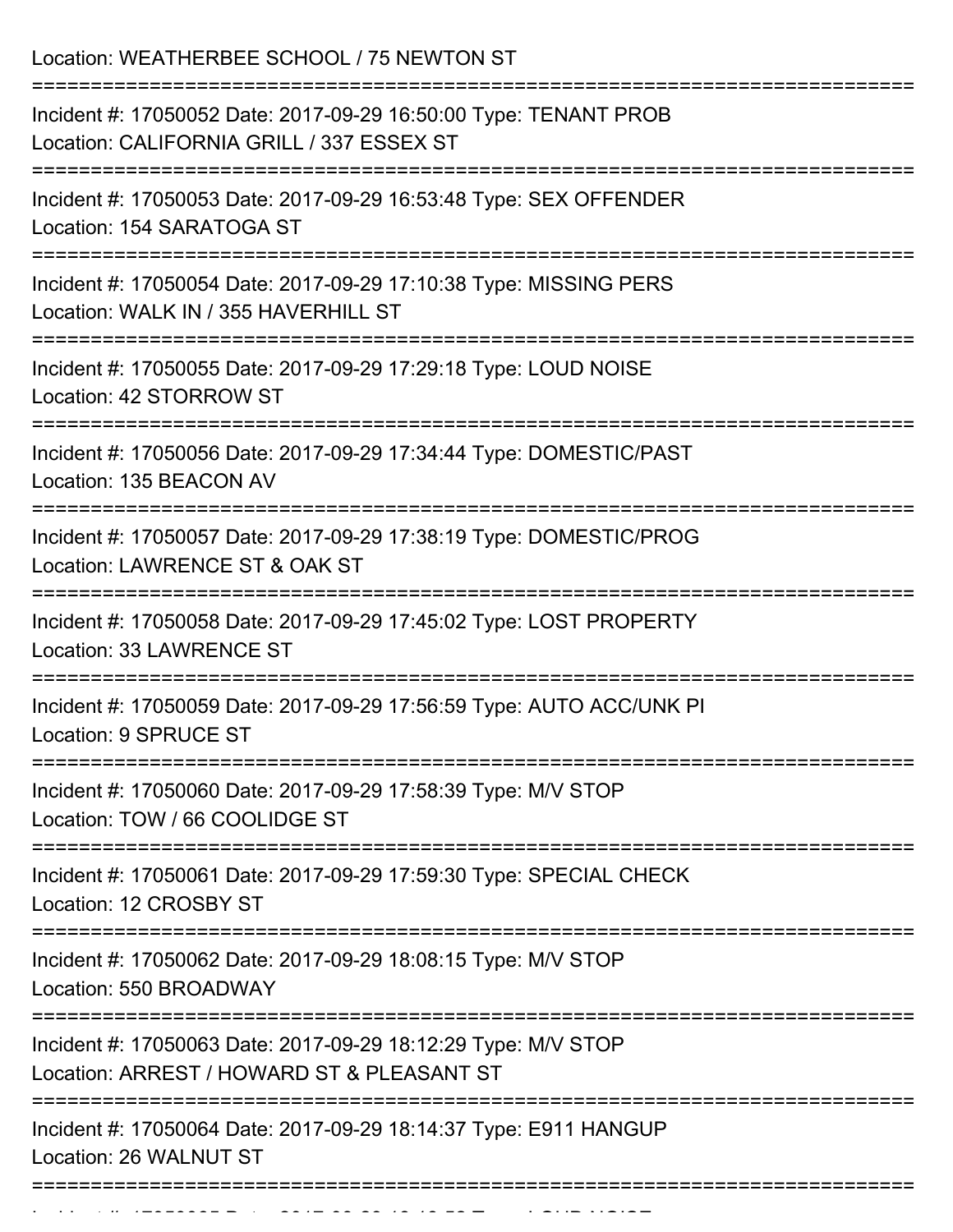Location: 42 STORROW ST

| Incident #: 17050066 Date: 2017-09-29 18:19:36 Type: MEDIC SUPPORT<br>Location: 47 MYRTLE ST                                  |
|-------------------------------------------------------------------------------------------------------------------------------|
| Incident #: 17050067 Date: 2017-09-29 18:26:04 Type: SUS PERS/MV<br>Location: ALLEN ST & SUMMER ST                            |
| Incident #: 17050068 Date: 2017-09-29 18:37:14 Type: M/V STOP<br>Location: MT VERNON ST & S BROADWAY                          |
| Incident #: 17050069 Date: 2017-09-29 18:40:43 Type: M/V STOP<br>Location: 353 MT VERNON ST                                   |
| Incident #: 17050072 Date: 2017-09-29 18:43:53 Type: SUICIDE ATTEMPT<br>Location: 25 SHERIDAN ST #2                           |
| Incident #: 17050070 Date: 2017-09-29 18:44:25 Type: M/V STOP<br>Location: 88 BEACON ST                                       |
| Incident #: 17050071 Date: 2017-09-29 18:45:15 Type: M/V STOP<br>Location: ARREST / 6 ESSEX ST                                |
| Incident #: 17050073 Date: 2017-09-29 18:48:02 Type: MAN DOWN<br>Location: BURGER KING / 187 BROADWAY                         |
| Incident #: 17050074 Date: 2017-09-29 19:02:01 Type: M/V STOP<br>Location: BEACON ST & WOOD LN                                |
| Incident #: 17050075 Date: 2017-09-29 19:09:49 Type: M/V STOP<br>Location: 294 MT VERNON ST                                   |
| Incident #: 17050077 Date: 2017-09-29 19:14:23 Type: DISTURBANCE<br>Location: HEWITTS PACKAGE STORE, INCORP / 109 LAWRENCE ST |
| Incident #: 17050076 Date: 2017-09-29 19:14:29 Type: M/V STOP<br>Location: 95 BEACON ST                                       |
| Incident #: 17050078 Date: 2017-09-29 19:18:31 Type: B&E/PAST<br>Location: 66 TEWKSBURY ST                                    |
|                                                                                                                               |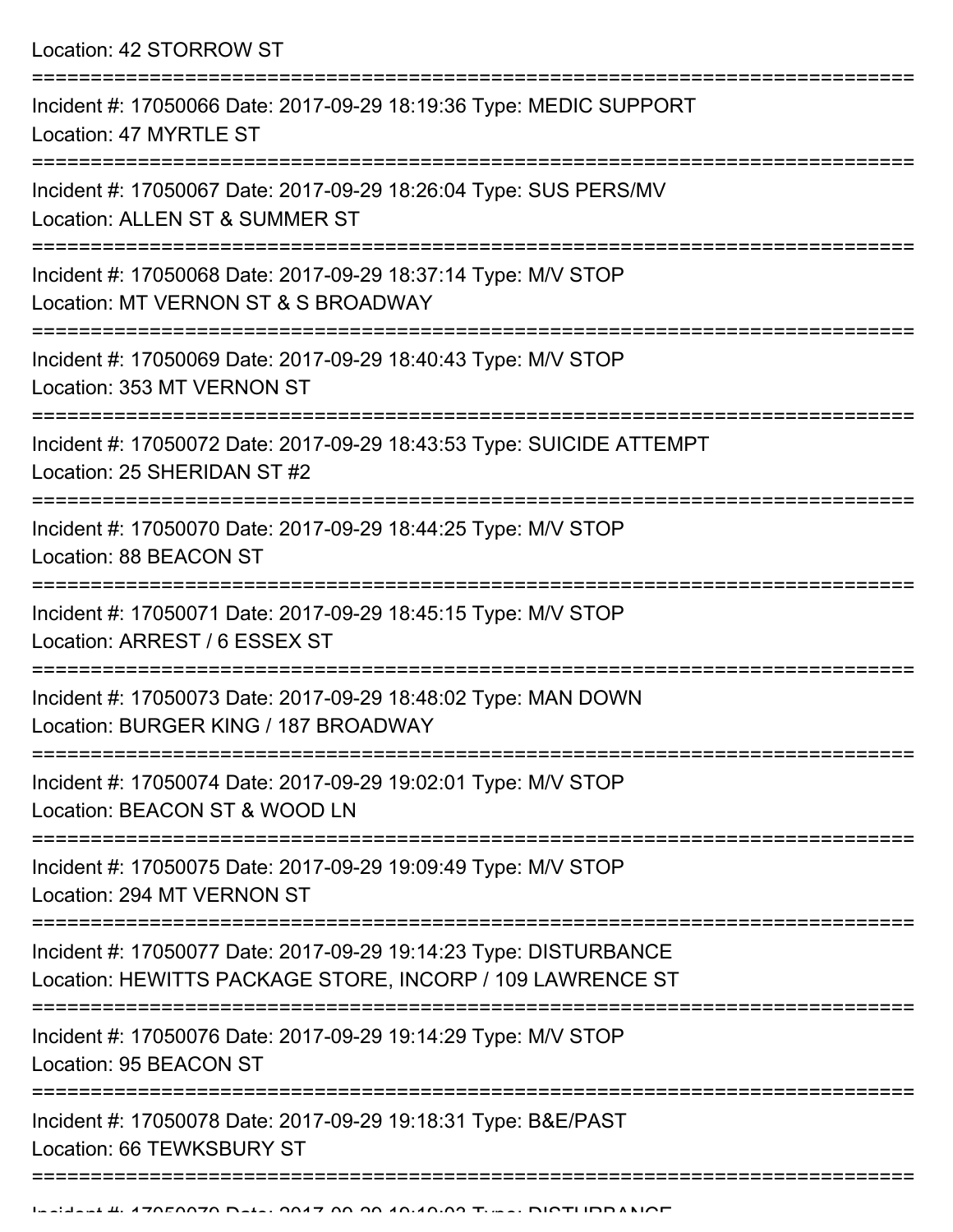| Location: WASHINGTON & WEST                                                                                                           |
|---------------------------------------------------------------------------------------------------------------------------------------|
| Incident #: 17050080 Date: 2017-09-29 19:20:38 Type: DISTURBANCE<br>Location: 70 BERKELEY ST                                          |
| Incident #: 17050081 Date: 2017-09-29 19:21:31 Type: M/V STOP<br>Location: 428 S BROADWAY                                             |
| Incident #: 17050082 Date: 2017-09-29 19:30:30 Type: AUTO ACC/NO PI<br>Location: MONMOUTH ST & PARK ST                                |
| Incident #: 17050083 Date: 2017-09-29 19:32:24 Type: M/V STOP<br>Location: LORING ST & MARKET ST                                      |
| Incident #: 17050085 Date: 2017-09-29 19:43:14 Type: COUNTERFEIT<br>Location: WALK IN / 9 BROADWAY                                    |
| Incident #: 17050084 Date: 2017-09-29 19:44:08 Type: M/V STOP<br>Location: ANDOVER ST & SHAWSHEEN RD<br>:============================ |
| Incident #: 17050086 Date: 2017-09-29 20:00:30 Type: MEDIC SUPPORT<br>Location: 600 HAVERHILL ST FL 1                                 |
| Incident #: 17050087 Date: 2017-09-29 20:01:52 Type: MAN DOWN<br>Location: 260 JACKSON ST                                             |
| Incident #: 17050088 Date: 2017-09-29 20:07:10 Type: SUS PERS/MV<br>Location: TOW / AMES ST & YALE ST                                 |
| Incident #: 17050089 Date: 2017-09-29 20:14:38 Type: VIO 209A<br>Location: WALK IN / 110 THOREAU WAY                                  |
| Incident #: 17050090 Date: 2017-09-29 20:21:25 Type: LOUD NOISE<br>Location: 69 RAILROAD ST                                           |
| Incident #: 17050091 Date: 2017-09-29 20:30:40 Type: DISTURBANCE<br>Location: DUNKIN DONUTS / 99 WINTHROP AV                          |
| Incident #: 17050092 Date: 2017-09-29 20:39:45 Type: LARCENY/PAST<br>Location: 250 S BROADWAY                                         |

Incident #: 17050093 Date: 2017-09-29 20:50:30 Type: ALARM/BURG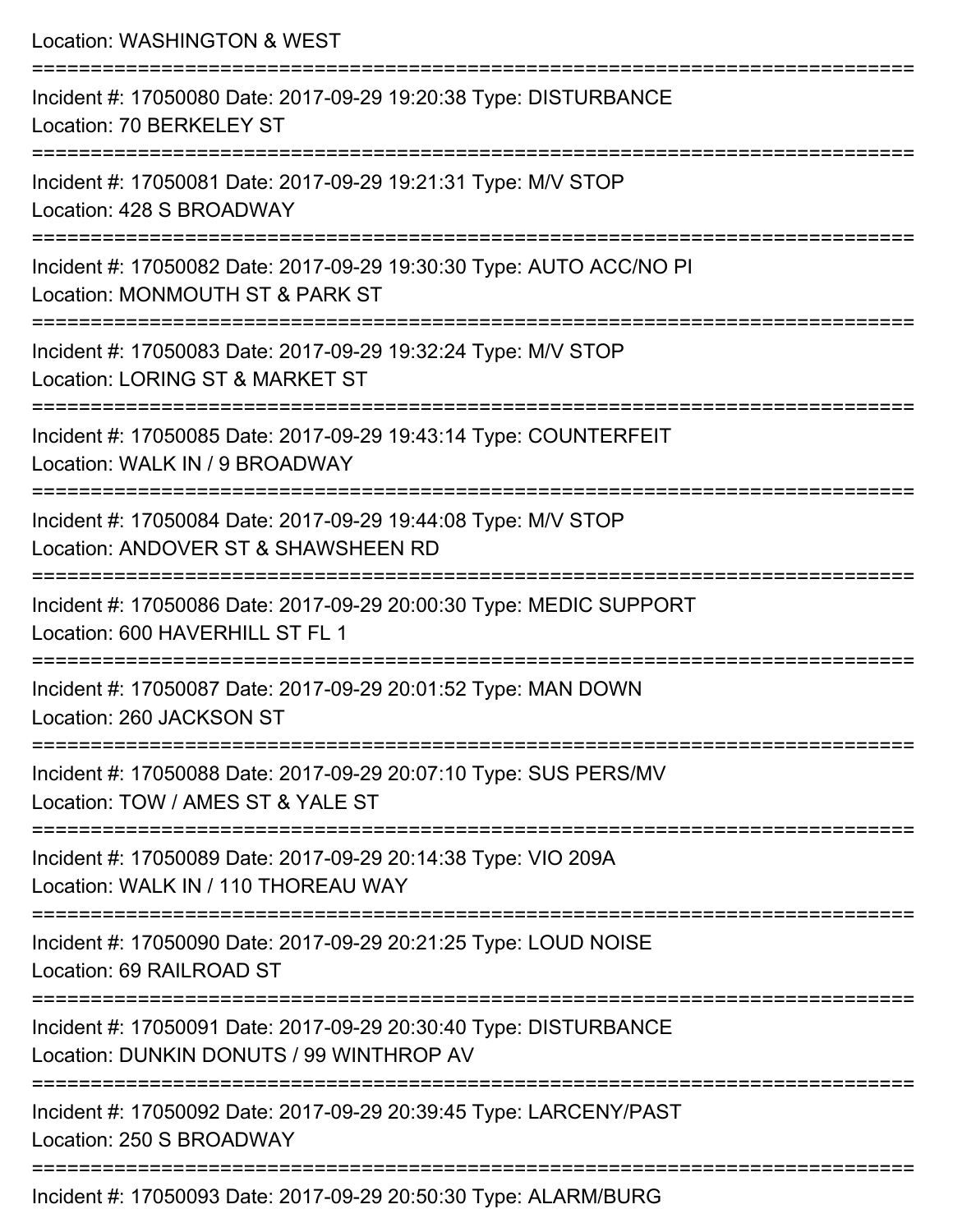| Incident #: 17050094 Date: 2017-09-29 20:54:12 Type: FIRE<br>Location: 100 SUNSET AV               |
|----------------------------------------------------------------------------------------------------|
| Incident #: 17050095 Date: 2017-09-29 20:56:45 Type: M/V STOP<br>Location: 447 MT VERNON ST        |
| Incident #: 17050096 Date: 2017-09-29 20:57:09 Type: LOUD NOISE<br>Location: 49 EXCHANGE ST        |
| Incident #: 17050097 Date: 2017-09-29 20:58:29 Type: M/V STOP<br>Location: BEACON ST & MCCARTHY RD |
| Incident #: 17050098 Date: 2017-09-29 21:05:31 Type: M/V STOP<br>Location: BEACON ST & LISA LN     |
| Incident #: 17050099 Date: 2017-09-29 21:09:45 Type: M/V STOP<br>Location: AMES ST & WATER ST      |
| Incident #: 17050100 Date: 2017-09-29 21:11:47 Type: M/V STOP<br>Location: BEACON ST & MCCARTHY RD |
| Incident #: 17050101 Date: 2017-09-29 21:15:15 Type: M/V STOP<br>Location: MARKET ST & PARKER ST   |
| Incident #: 17050102 Date: 2017-09-29 21:15:54 Type: M/V STOP<br>Location: TOW / 5 MCFARLIN CT     |
| Incident #: 17050103 Date: 2017-09-29 21:17:33 Type: M/V STOP<br>Location: 393 MT VERNON ST        |
| Incident #: 17050104 Date: 2017-09-29 21:19:13 Type: SUS PERS/MV<br>Location: 119 STEARNS AV FL 1  |
| Incident #: 17050105 Date: 2017-09-29 21:27:53 Type: M/V STOP<br>Location: 88 BEACON ST            |
| Incident #: 17050106 Date: 2017-09-29 21:32:27 Type: M/V STOP<br><b>Location: FALLS BRIDGE</b>     |
| Incident #: 17050107 Date: 2017-09-29 22:17:35 Type: MAN DOWN                                      |